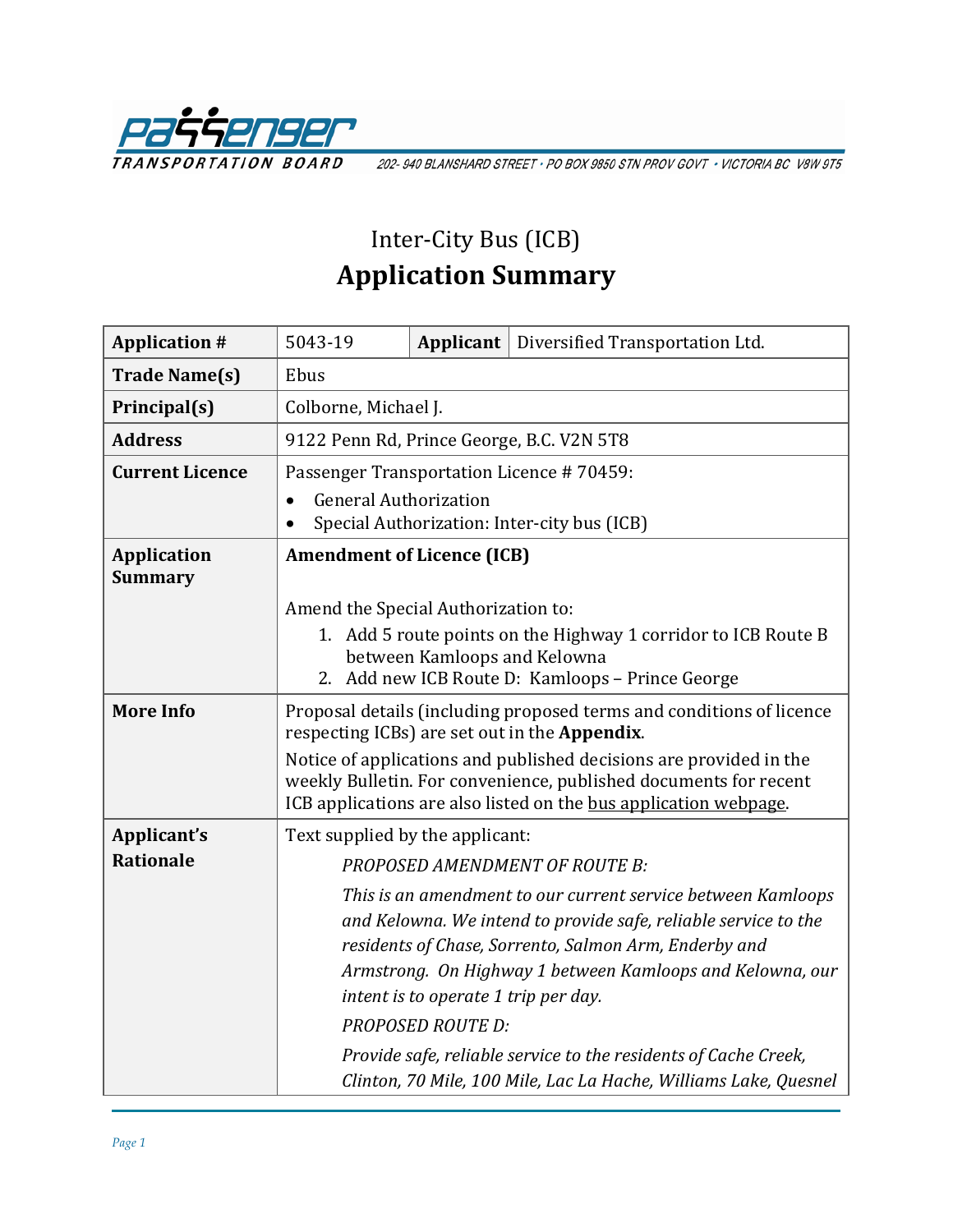| and Prince George. On Highway 97 between Kamloops and<br>Prince George, our intent is to operate 3 trips per week<br>northbound and 3 trips per week southbound. Connections will<br>be made in Prince George allowing travel beyond Prince George<br>via BC North Bus to Prince Rupert on Thursday and Saturday,<br>and to Dawson Creek / Fort St John / Fort Nelson on Monday.<br><b>OTHER</b><br>We have the resources to expand our services without impacting<br>our safety, our customer service, nor our commitment to our<br>customers. Our coaches are fully equipped highway coaches<br>with safety belts, washrooms, wifi, and 110 power. |  |
|------------------------------------------------------------------------------------------------------------------------------------------------------------------------------------------------------------------------------------------------------------------------------------------------------------------------------------------------------------------------------------------------------------------------------------------------------------------------------------------------------------------------------------------------------------------------------------------------------------------------------------------------------|--|
|                                                                                                                                                                                                                                                                                                                                                                                                                                                                                                                                                                                                                                                      |  |
|                                                                                                                                                                                                                                                                                                                                                                                                                                                                                                                                                                                                                                                      |  |
|                                                                                                                                                                                                                                                                                                                                                                                                                                                                                                                                                                                                                                                      |  |
|                                                                                                                                                                                                                                                                                                                                                                                                                                                                                                                                                                                                                                                      |  |
|                                                                                                                                                                                                                                                                                                                                                                                                                                                                                                                                                                                                                                                      |  |
|                                                                                                                                                                                                                                                                                                                                                                                                                                                                                                                                                                                                                                                      |  |
|                                                                                                                                                                                                                                                                                                                                                                                                                                                                                                                                                                                                                                                      |  |
|                                                                                                                                                                                                                                                                                                                                                                                                                                                                                                                                                                                                                                                      |  |
|                                                                                                                                                                                                                                                                                                                                                                                                                                                                                                                                                                                                                                                      |  |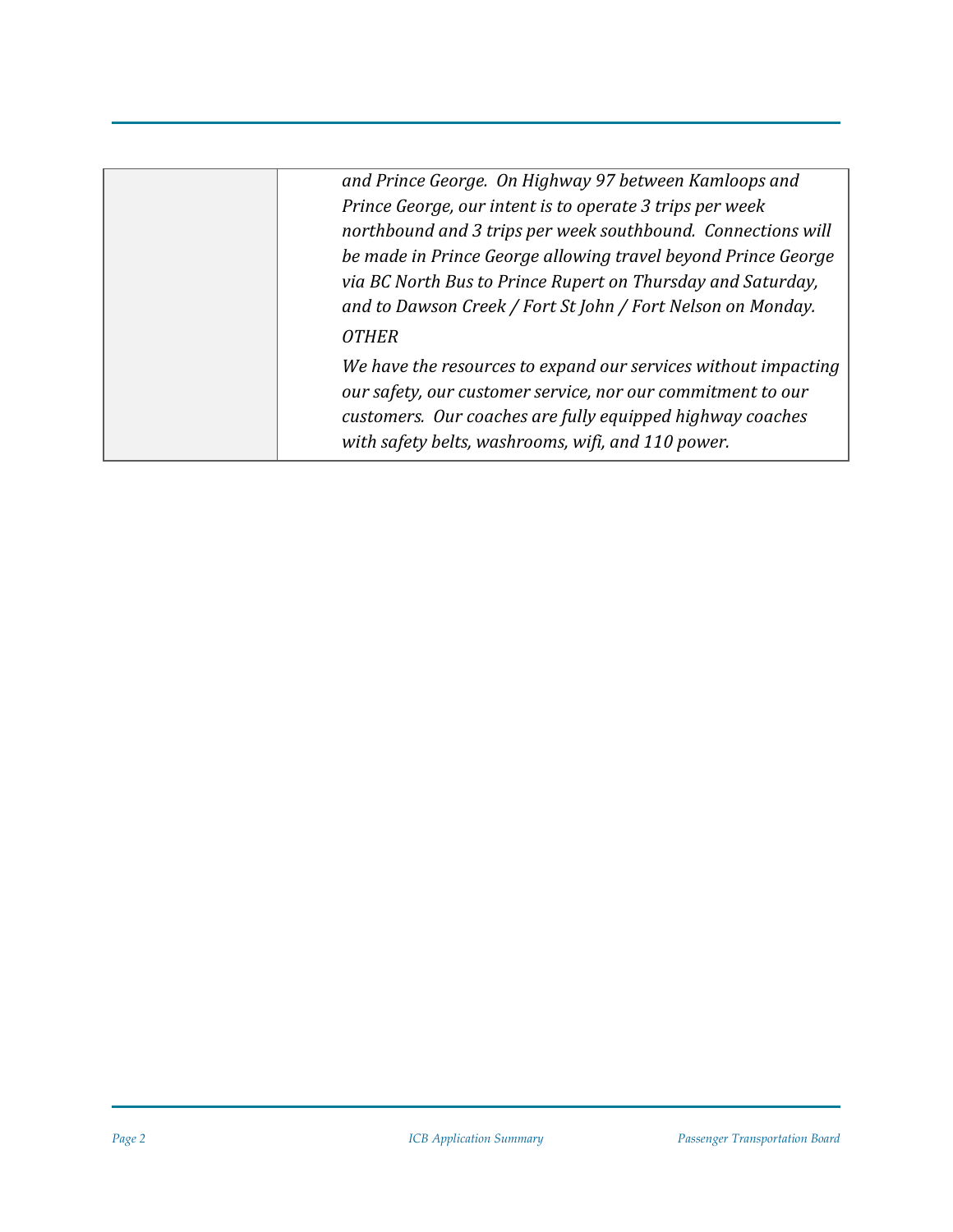## **Appendix**

## **Terms and Conditions Proposed by the Applicant**

The applicant seeks Passenger Transportation (PT) Board approval to operate inter-city buses under Special Authorization with terms and conditions set out in this appendix.

## **The applicant proposes to amend route B and add route D with additions marked in green below:**

| <b>Special</b><br><b>Authorization</b> | <b>Inter-City Bus (ICB)</b>                                                                                                                                                                                                                                                                                   |  |
|----------------------------------------|---------------------------------------------------------------------------------------------------------------------------------------------------------------------------------------------------------------------------------------------------------------------------------------------------------------|--|
| <b>Terms &amp; Conditions</b>          |                                                                                                                                                                                                                                                                                                               |  |
| <b>Services</b>                        |                                                                                                                                                                                                                                                                                                               |  |
| Service                                | Transportation of passengers must be provided:                                                                                                                                                                                                                                                                |  |
|                                        | on a scheduled basis, and<br>a)                                                                                                                                                                                                                                                                               |  |
|                                        | in accordance with minimum frequencies and other terms and<br>b)<br>conditions of licence that apply to the routes and route points.                                                                                                                                                                          |  |
| Schedule                               | The licence holder must publish, in a manner accessible to the general<br>public, a schedule for each route with the time and location of each stop,<br>and must carry in each vehicle a copy of the schedule that the vehicle is<br>following.                                                               |  |
| Service Exception                      | Routes may be operated on a "pre-booked" or "reservation required"<br>basis provided that:                                                                                                                                                                                                                    |  |
|                                        | a) applicable routes are identified as a "pre-booked" or "reservation<br>required" service in all current, published schedule information, and                                                                                                                                                                |  |
|                                        | b) these routes are available at all times for pre-booking or reservation<br>on the licensee's website.                                                                                                                                                                                                       |  |
|                                        | When these conditions are met and when no reservations have been<br>received for pickup or drop off at one or more points on the route by the<br>time service is scheduled to be provided, the licence holder has the<br>option of not providing service to those points that would otherwise be<br>required. |  |
| <b>Alternative Points:</b>             | The licence holder may pick up or drop off passengers at any location,<br>municipality or unincorporated area that is between the terminating<br>points and on highway corridors of the routes set out below.                                                                                                 |  |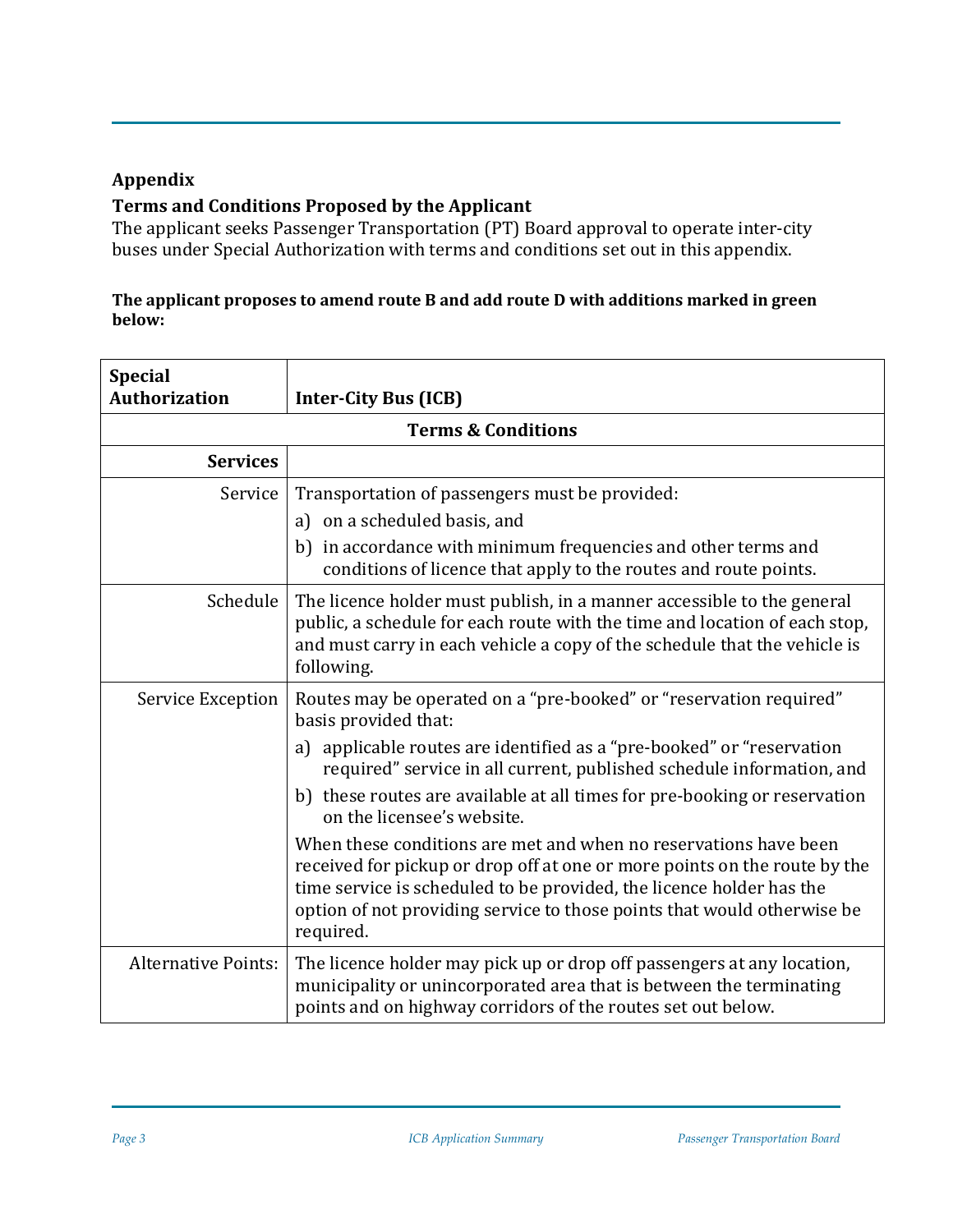| <b>Route A</b>              |                                         |  |
|-----------------------------|-----------------------------------------|--|
| Terminating Point 1:        | <b>City of Vancouver</b>                |  |
| <b>Terminating Point 2:</b> | <b>City of Kamloops</b>                 |  |
| Corridors:                  | Highway 1: Vancouver - Hope             |  |
|                             | Highway 5: Hope - Kamloops              |  |
| <b>Route Points</b>         | Minimum Trips (each direction)          |  |
| City of Vancouver           | 1 per day                               |  |
| City of Abbotsford          | 1 per day                               |  |
| City of Merritt             | 1 per day                               |  |
| City of Kamloops            | 1 per day                               |  |
| <b>Route B</b>              |                                         |  |
| Terminating Point 1:        | <b>City of Kamloops</b>                 |  |
| <b>Terminating Point 2:</b> | <b>City of Kelowna</b>                  |  |
| <b>Route Corridor 1:</b>    | Highway 1: Kamloops - Salmon Arm Area   |  |
|                             | Highway 97A&B: Salmon Arm Area - Vernon |  |
|                             | Highway 97: Vernon - Kelowna            |  |
| <b>Route Corridor 2:</b>    | Highway 1: Kamloops - Monte Creek       |  |
|                             | Highway 97: Monte Creek - Kelowna       |  |
| <b>Route Points</b>         | Minimum Trips (each direction)          |  |
| City of Kamloops            | 1 per day                               |  |
| <b>Village of Chase</b>     | 1 per day                               |  |
| Sorrento                    | 1 per day                               |  |
| <b>City of Salmon Arm</b>   | 1 per day                               |  |
| <b>City of Enderby</b>      | 1 per day                               |  |
| <b>City of Armstrong</b>    | 1 per day                               |  |
| City of Vernon              | 1 per day                               |  |
| City of Kelowna             | 1 per day                               |  |
| <b>Route C</b>              |                                         |  |
| <b>Terminating Point 1:</b> | <b>City of Kelowna</b>                  |  |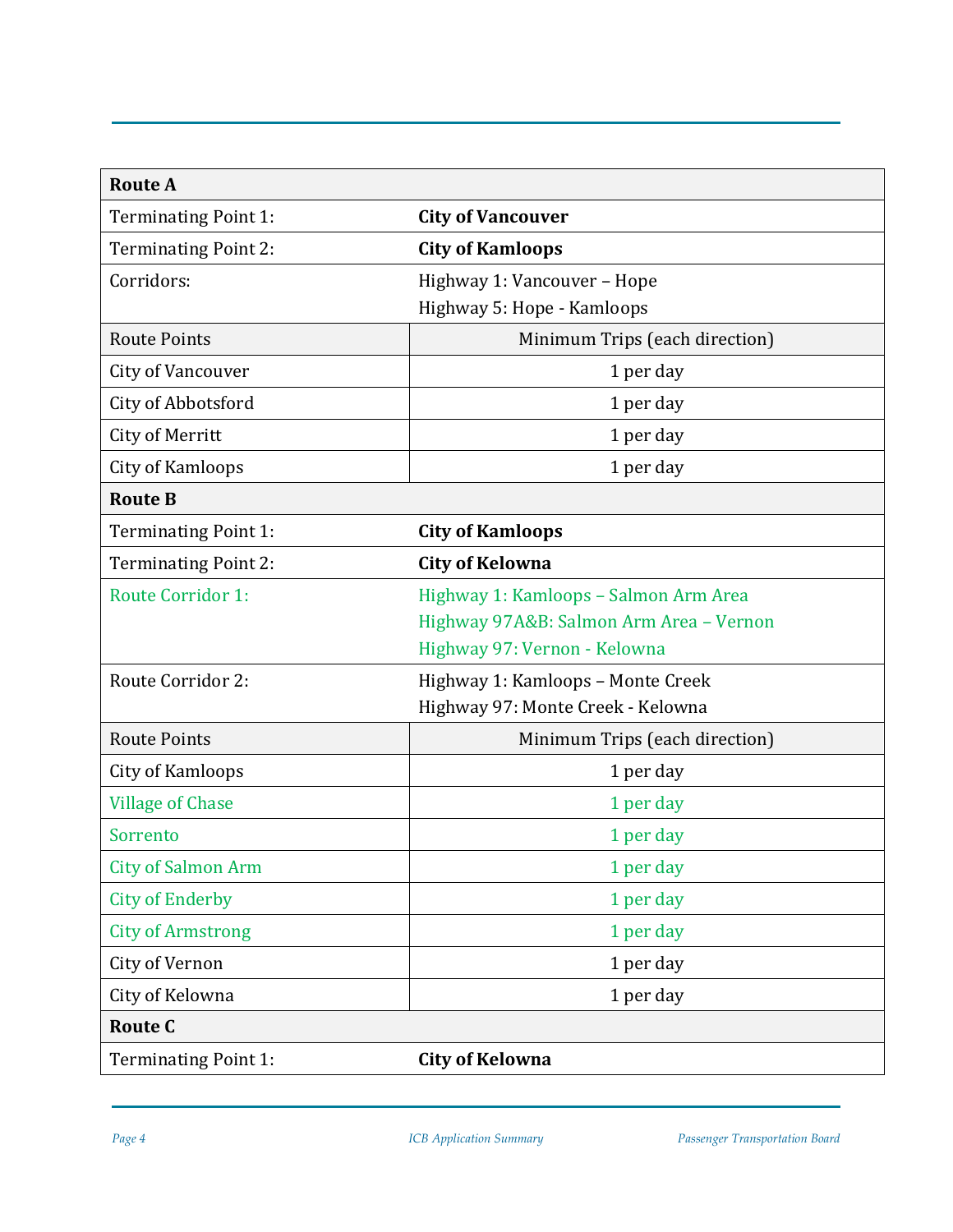| <b>Terminating Point 2:</b>            | <b>City of Vancouver</b>                                                                                                                                              |
|----------------------------------------|-----------------------------------------------------------------------------------------------------------------------------------------------------------------------|
| Corridors:                             | Highway 97C: Kelowna - Merritt                                                                                                                                        |
|                                        | Highway 5: Merritt - Hope                                                                                                                                             |
|                                        | Highway 1: Hope - Vancouver                                                                                                                                           |
| <b>Route Points</b>                    | Minimum Trips (each direction)                                                                                                                                        |
| City of Kelowna                        | 1                                                                                                                                                                     |
| City of Merritt                        | 1                                                                                                                                                                     |
| City of Chilliwack                     | $\mathbf 1$                                                                                                                                                           |
| City of Vancouver                      | 1                                                                                                                                                                     |
| <b>Route D [New Proposed Route]</b>    |                                                                                                                                                                       |
| <b>Terminating Point 1:</b>            | <b>City of Kamloops</b>                                                                                                                                               |
| <b>Terminating Point 2:</b>            | <b>City of Prince George</b>                                                                                                                                          |
| Corridor:                              | Highway 97                                                                                                                                                            |
| <b>Route Points</b>                    | Minimum Trips (each direction)                                                                                                                                        |
| <b>City of Kamloops</b>                | 1 per week                                                                                                                                                            |
| <b>Village of Cache Creek</b>          | 1 per week                                                                                                                                                            |
| <b>Village of Clinton</b>              | 1 per week                                                                                                                                                            |
| <b>70 Mile House</b>                   | 1 per week                                                                                                                                                            |
| District of 100 Mile House             | 1 per week                                                                                                                                                            |
| Lac La Hache                           | 1 per week                                                                                                                                                            |
| <b>City of William Lake</b>            | 1 per week                                                                                                                                                            |
| <b>City of Quesnel</b>                 | 1 per week                                                                                                                                                            |
| Hixon                                  | 1 per week                                                                                                                                                            |
| <b>City of Prince George</b>           | 1 per week                                                                                                                                                            |
| <b>Transfer of a</b><br><b>Licence</b> | This special authorization may not be assigned or transferred except with<br>the approval of the Board pursuant to section 30 of the Passenger<br>Transportation Act. |